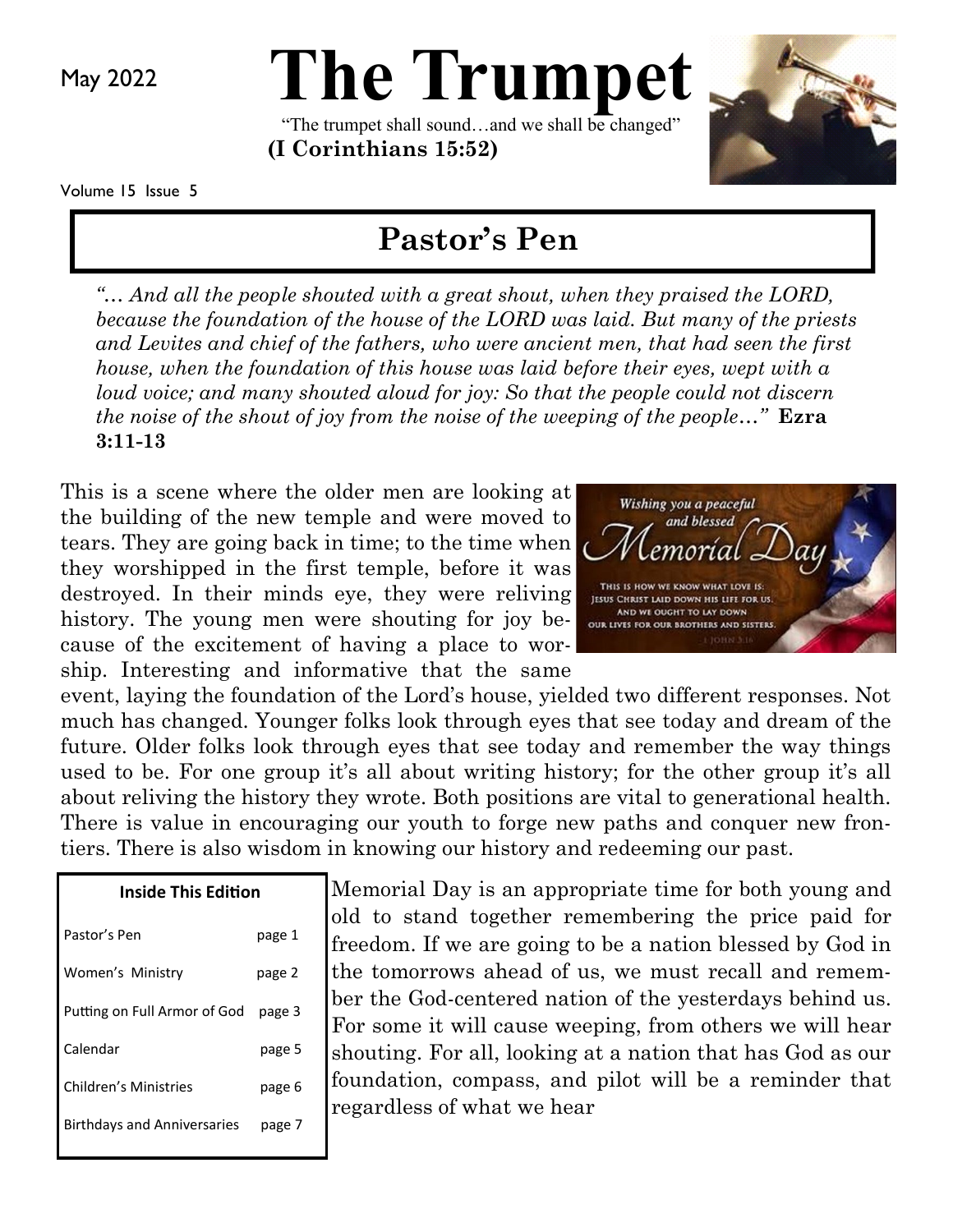proclaimed publicly, America can be healed and restored to the Christian nation it was declared to be in 1892 by our U.S. Supreme Court.

Happy in His Service,

Pastor Jim

## **Women's Ministry**

Women's ministry held our first fellowship event in February with Karen Williams teaching a watercolor class. Although we didn't know we would be saying goodbye to her shortly after, God did, and in His kindness allowed her to share her talents with us one more time. Not only that, but He did also so with a great turn out! We had 26 women of all ages attend, it was a wonderful time of fellowship, learning, and creativity. We have been truly blessed by Karen sharing her gifts so generously,

and we will miss her greatly!

This summer we plan to do another Bible study with the calendar verses and questions, using the same approach as the study used in the spring. We also have another fellowship event planned for June 18th with a bread theme. Be on the lookout for announcements with more details for both of these events.

It is our desire in women's ministry to minister to and love one another well, and don't want to miss opportunities the Lord may have for us to do so. If there are any ministry needs that you are aware of that we can fill or would like to suggest, please contact Violet Solis or Sarah Gregory.

Violet Solis

## **Operation Christmas Child**

Operation Christmas Child is a ministry formed by Franklin Graham that takes Christmas gifts and the Gospel to underprivileged children all over the world. We are collecting items to fill shoeboxes in November. Each month we will highlight a different item to bring in. But, please remember we will take all types of donations at any time!





For May please bring in tee shirts, shorts, tank tops or socks.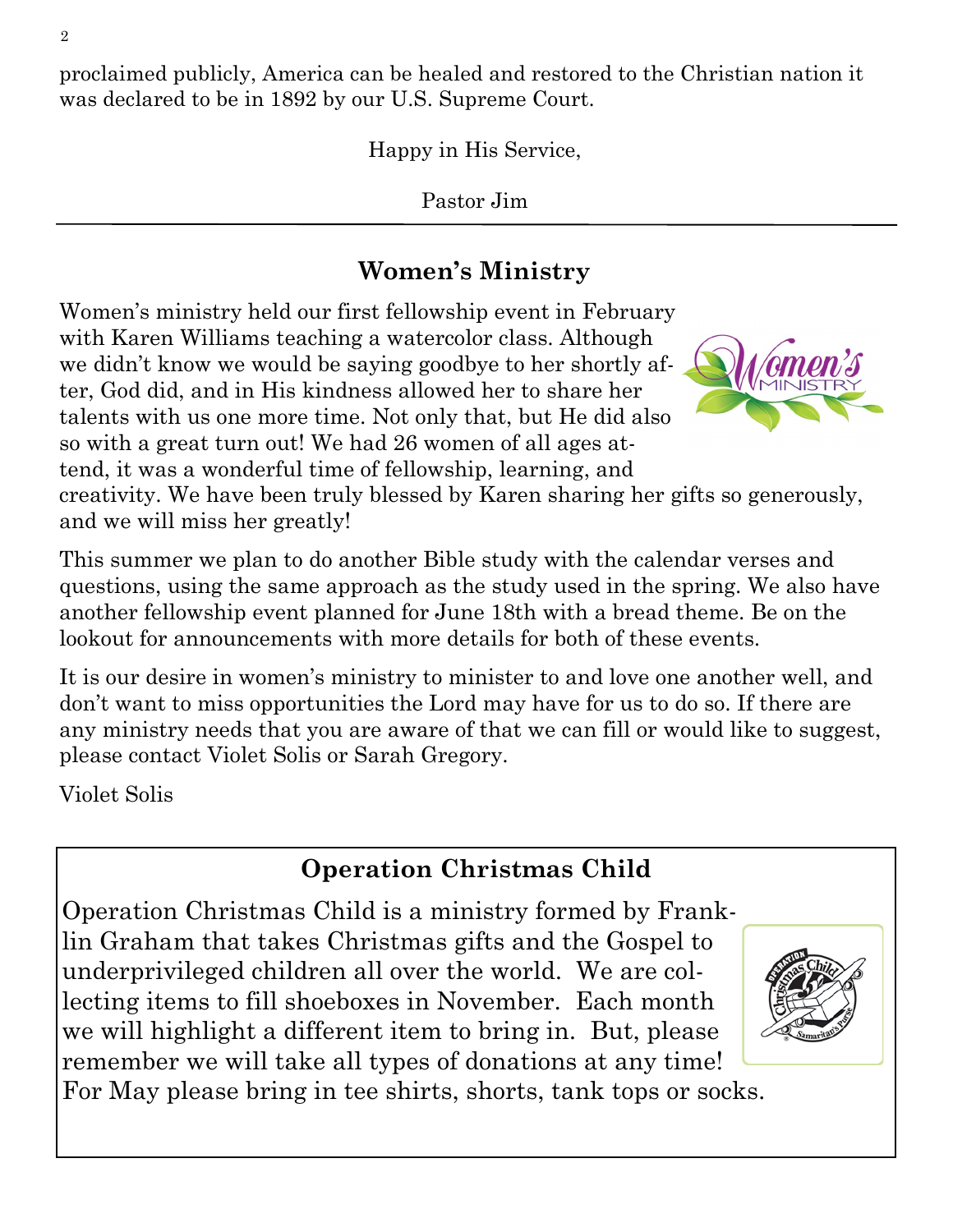#### **Putting on the Full Armor of God Apologetics - From Bob Neubauer**

#### **Trinitarian Heresies**

Many have fallen into heresy regarding their understanding of who God is. This has been true since the start of Christianity and is still true today (at one time Benny Hinn said there were nine members of the trinity). In fact, most of today's heretical groups are simply modern versions of ancient errors. Sometimes there is some variation in the details of the heresy and the names are not the same, but the basic error has not changed.

We need to start with a clear understanding of who God is. There is only one God, but that one God is triune. That God is triune was not clearly known in the Old Testament. While there are allusions to the trinity no Old Testament Jew would have understood the triunity of God. As has been well said the trinity was revealed between the Old and New Testaments in the incarnation of Jesus. We see all three persons of the Trinity at the baptism of the Lord Jesus. The Father speaks from Heaven, the Son is baptized and the Holy Spirit descends as a dove. Christians, despite the claims of the modalists, do not believe in three Gods. Within the one being of God are three co-equal, co-eternal persons. It is true that for the purpose of redemption the Son and Spirit have lesser roles (this is known as the economic trinity). But since there is only one God and because each member of the trinity partakes fully of the one divine nature then each of the persons must be fully God and therefore equal. There is only one being of God, but there are three persons. This is difficult for us to understand because with us one being equals one person. But with the Trinity we are dealing with something that is unique; therefore attempts at analogy always fail, that is there can be nothing with which we can compare the one triune God. We must also not confuse the persons of the Trinity. The Father is not the Son nor is He the Spirit. And the Son and Spirit are each distinct. The Father sent the Son and the Spirit proceeds from the Father and the Son.

In Mormonism the Father and the Son are two different beings. The Father has a body and produced the Son by having relations with Mary. This belief alone puts the LDS church outside of orthodoxy; no person holding these doctrines can be a Christian. Note that what Mormonism has in common with other heretical movements is the denial of the eternality of the second person of the trinity. The Way International was a cult that said Jesus was the son of God but that He was not God. Unlike Mormonism it did not have a second generation leader to continue the movement and so dissolved after the death of its founder, Victor Paul Wierwille in 1985. We should say that there are a few remaining members of the cult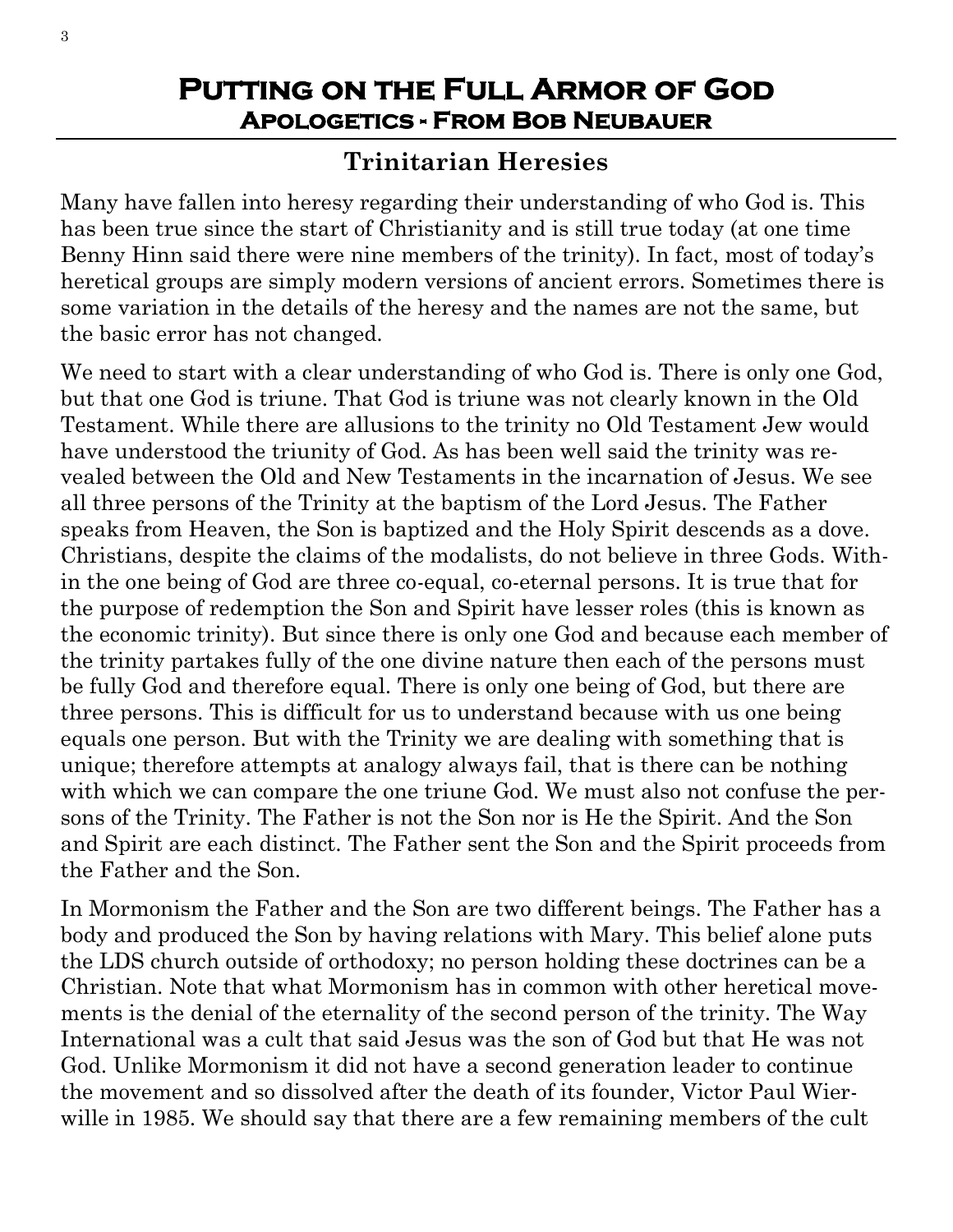but the organization as a whole is no longer viable.

All heresies deny one or more of the three essential truths about the trinity.

- 1. There is only one God monotheism
- 2. There are three divine persons.
- 3. The three persons are co-equal and co-eternal.

The denial of monotheism results in polytheism (Mormonism is the most polytheistic religion). And unlike Christianity God in the Mormon faith is mutable. He was a man on another planet who became god and so in like manner we too may become gods. The truth is that while we were made in the image of God we are and will always be dependent beings. The one triune God is self-existent and in need of nothing.

The denial of the three persons leads to modalism. Modalism asserts that god exists in three modes but is only one person. Taken seriously it has Jesus praying to himself in the garden. The doctrine of the trinity does not say there are three beings of God and one being of God. That is not what has been taught since the start of the faith. There is one being, one *what*, and three persons, three *who's*. One being and three beings would be a contradiction while one being and three persons (though difficult to understand) is not.

The denial of the equality of the persons leads to subordinationism as is found in the Jehovah's Witnesses and the Way International. The Way said Jesus is the son of god but not God. The Witnesses say Jesus is Michael the archangel. They also say that the Holy Spirit is an impersonal force. They are what is called henotheists. This is the belief that there is one primary God while there are also lesser gods. Clearly the scripture teaches there is only one God. Deuteronomy 6:4, *Hear O Israel: the Lord thy God is one Lord*. Other Old Testament texts teaching that there is only one God - Deut. 32:39, II Sam. 7:2, I Kings 8:60, Psalm 86:10, etc. One of many New Testament text is I Cor. 5-6 *For even if there are so-called gods whether in heaven or on earth, as indeed there are many gods and many lords, yet for us there is but one God, the Father, from whom are all things and we exist for Him; and one Lord, Jesus Christ, by whom are all things, and we exist through Him*. The heresy of denying the eternality of the persons resulted in the first ecumenical church council at Nicaea in 325 ad which resulted in the Nicaean creed.

Throughout church history many have denied the Trinity but we as Christians must not only believe in the Trinity we must love the one triune God. For it is He who has loved us from all eternity. The Father loved us and sent the Son. The Son left heaven and for all eternity took on a human body. And it is the Spirit who when we were dead in our trespasses and sins made us alive. May our love for Him be reflected in our lives.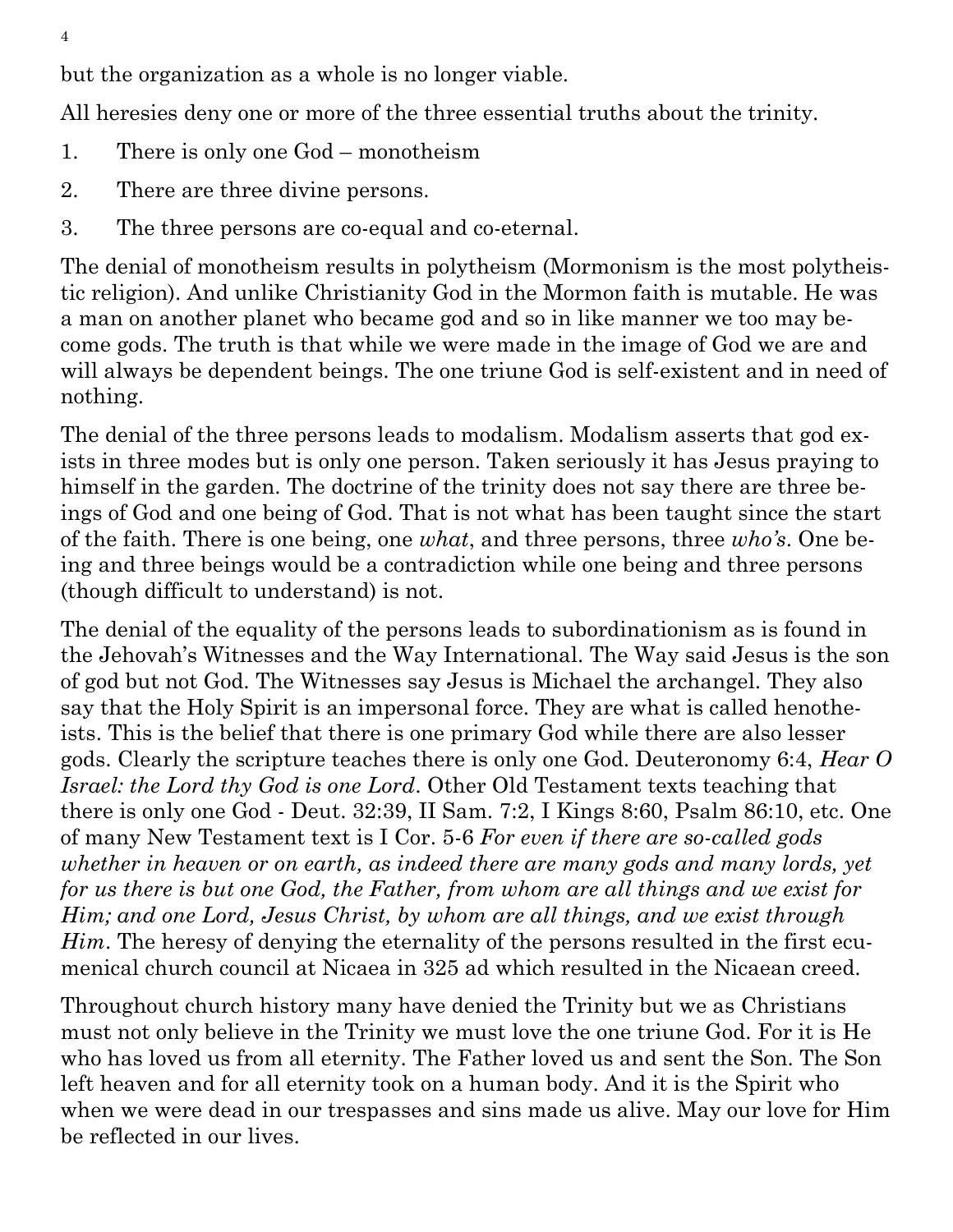## Ministry Opportunities at FSBC

- 2 Church Council (6:30 p.m.)
- 3 Women's Ministry Team Meeting (6:30 p.m.)
- 8 Mother's Day
- 10 Deacons' Meeting (7:00 p.m.)
- 11 Awana Awards (6:00 p.m.)
- 16 Bible Recap Meeting (6:30 p.m.)
- 19 Last Day MDO
- 26 Nominating Committee Meeting (6:30 p.m.)
- 27 Mountain Home High School Graduation
- 29 Benevolence Fund Offering
- 30 Memorial Day Offices Closed
- 31 Sunday School Teachers' Training (6:30 p.m.)

#### **Be Still My Soul**

The first lines of one of the great hymns of the faith say, *Be still my soul the Lord is on thy side*. Truer words have never been spoken. In times where so many things seem in disorder, in times where Christians are persecuted for even mentioning the Savior's name, in times where evil is promoted as good we need to remember that God is on our side. Despite appearances God is working all things for good for those who are called according to His purposes (Romans 8:28). We must rest in that great truth and as the song tells us be patient, for our Lord has a timing for everything. The apostle Peter wrote that with the Lord a day is as a thousand years and a thousand years is as a day, meaning that He is not operating on time as we do but has from all eternity determined what He will accomplish. Believers must remember that whatever we suffer is God ordained for a good purpose and that in the end we will be with Him in glory forever. Those that harm Christians will in eternity suffer just punishment while we rejoice. Comfort yourselves with these words.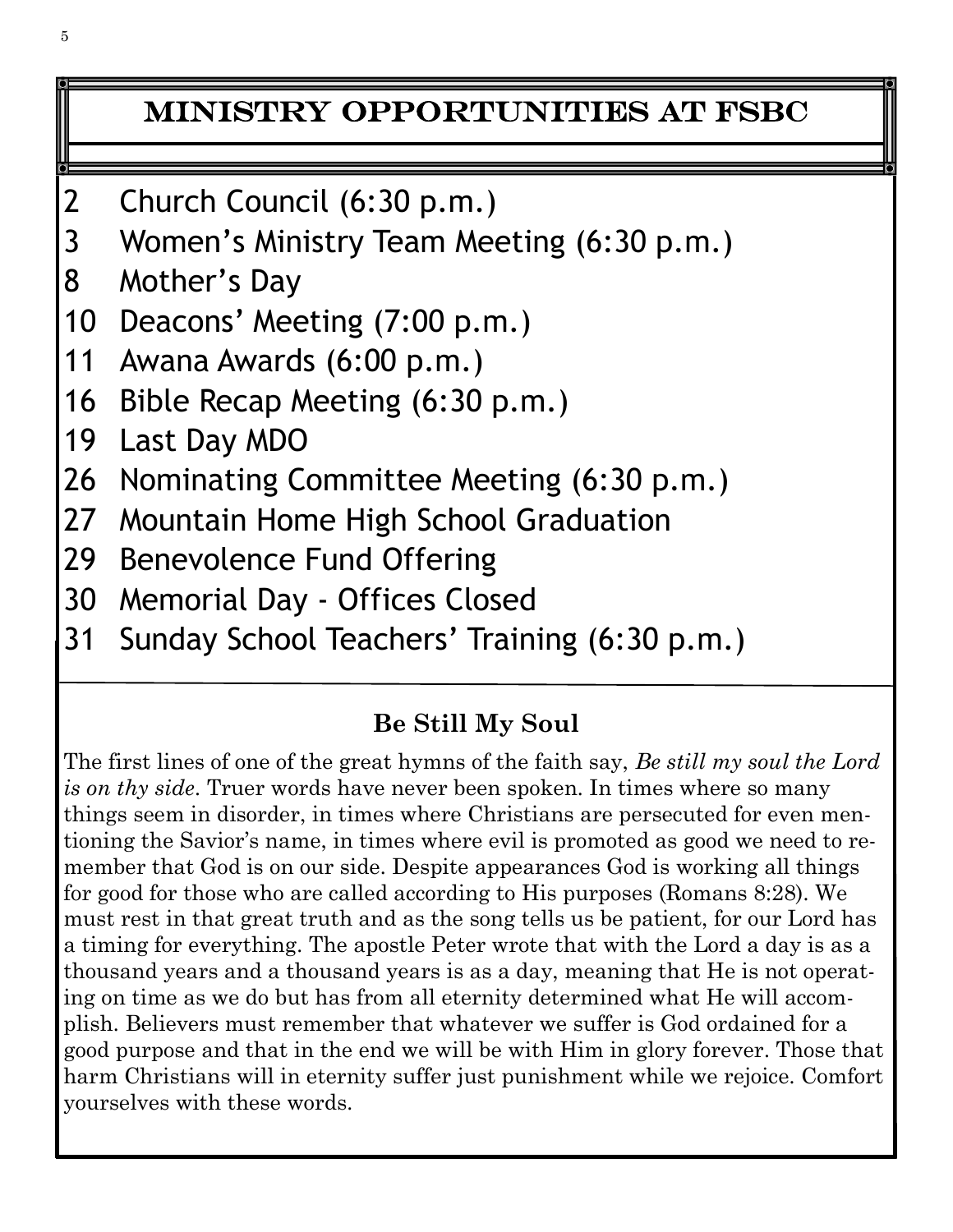## **Children's Ministries**

The Children's Ministry isn't doing much these days. It's surviving, but not really growing. The number of children in our program fluctuates as military families continue to PCS in and out of Mountain Home. Our Children's Ministry needs a Children's Pastor, or other individual that is certified and without a doubt, called by GOD to lead and grow the children of our church. We don't just want to see an increase in our classroom numbers, we want to see spiritual growth in our children as well. We know most of that growth should be coming from parents at home. But we do have a few children whose parents don't attend our church. So we need a strong



leader that will water the seeds our leaders plant, so that GOD can do the growing in these young lives, especially those who get no spiritual guidance at home.

Please continue to be in prayer that GOD will show us His Will concerning the children of FSBC of Mountain Home.

Jessica Nagel, a servant of the Most High

#### **Maintenance Committee**

SPRING is here!

We are looking for volunteers to help with lawn and grounds care. Please contact John Ring to sign up.

We have added a shelf to the closet that stores our round tables. This was requested by the hostess committee to have a place for their purses during pot luck.

For our committee purpose statement we chose a verse to highlight the concept of excellence in what we do; "study to show thyself approved unto God a workman that need not be ashamed.....(rightly dividing the word of truth.) 2 Timothy 2:15

Thomas Westcott, maintenance committee chairman.